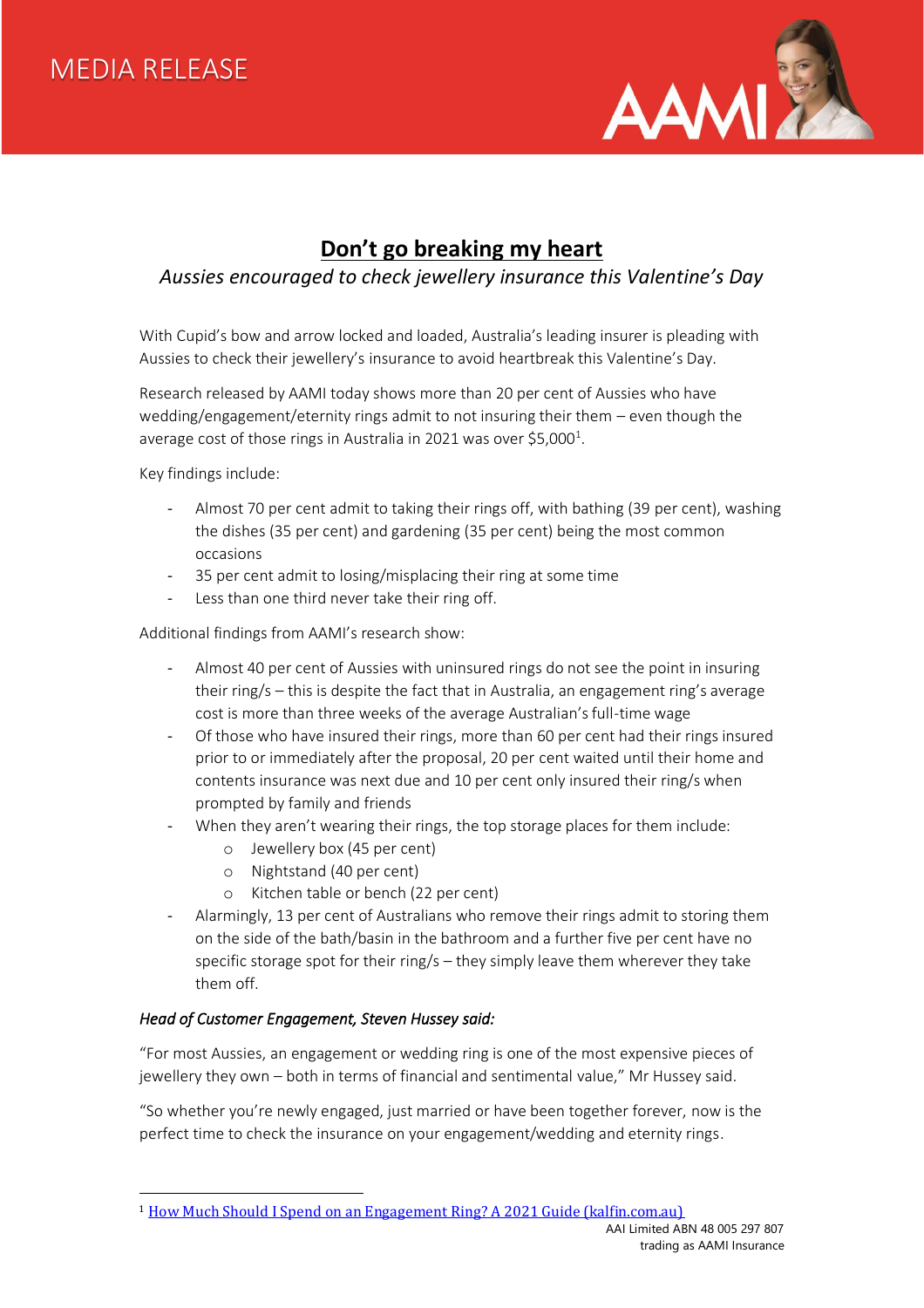# MEDIA RELEASE



"When you purchase a new TV, iPhone or couch, most people update their insurance to protect what matters in case the worst does happen.

"And we should all do the same for our jewellery. Don't risk a broken heart this Valentine's Day."

Mr Hussey also urged love-struck Australians who have already insured their rings to check their policies to ensure they have the right coverage for their valuables.

"It is important to bear in mind that not all contents insurance covers personal valuables – with AAMI for example, jewellery has a flexible limit of \$2,000 per item – however if your ring is worth more you can choose to increase this limit for an extra premium.

You also have the option of adding Accidental Damage at Home and Portable Valuables Cover for when you're outside the home – to add that extra peace of mind and cover yourself – and your loved ones in case the worst does happen."

#### *Case Study – Nicholas Haywood, Nicholas Haywood Jewellery Concierge*

"I see it time and time again working in the jewellery industry," Mr Haywood said.

"When someone first gets their new ring  $-$  or piece of jewellery  $-$  they are so careful with it. But as soon as the 'shine' wears off – so to speak - and they've had it for a few months – they start to become lax… and that's when disaster can strike.

"Many people forget that they are walking around with \$10, \$20, even \$50,000 on their hand, and so that is why I always stress the importance of insurance.

"Getting the right insurance allows you to really enjoy your pieces – show them off to the world, secure in the knowledge that if the worst does happen, you're covered."

#### Notes to Editor

Suncorp Corporate Affairs – Insurance Research, conducted by Kantar Insights in December 2021, sampling n=1047 nationally representative Australians.

#### *Age breakdowns:*

|                                                                                  | National | 18-34 | $35 - 54$ | $55+$ |  |  |
|----------------------------------------------------------------------------------|----------|-------|-----------|-------|--|--|
|                                                                                  |          | vears | vears     | vears |  |  |
| Are your ring/s insured?                                                         |          |       |           |       |  |  |
| Yes                                                                              | 40%      | 50%   | 39%       | 31%   |  |  |
| No.                                                                              | 22%      | 17%   | 20%       | 28%   |  |  |
| For those who haven't insured their rings, the reasons for not doing so include: |          |       |           |       |  |  |
| Forgot/haven't got around to it                                                  | 14%      | 31%   | 8%        | 8%    |  |  |
| Don't see the point                                                              | 39%      | 31%   | 53%       | 34%   |  |  |
| Never take it off                                                                | 21%      | 2%    | 12%       | 38%   |  |  |
| For those who have insured their rings, when did you insure them?                |          |       |           |       |  |  |
| As soon as it was purchased                                                      | 34%      | 38%   | 39%       | 20%   |  |  |
| Immediately after the proposal                                                   | 29%      | 31%   | 30%       | 23%   |  |  |